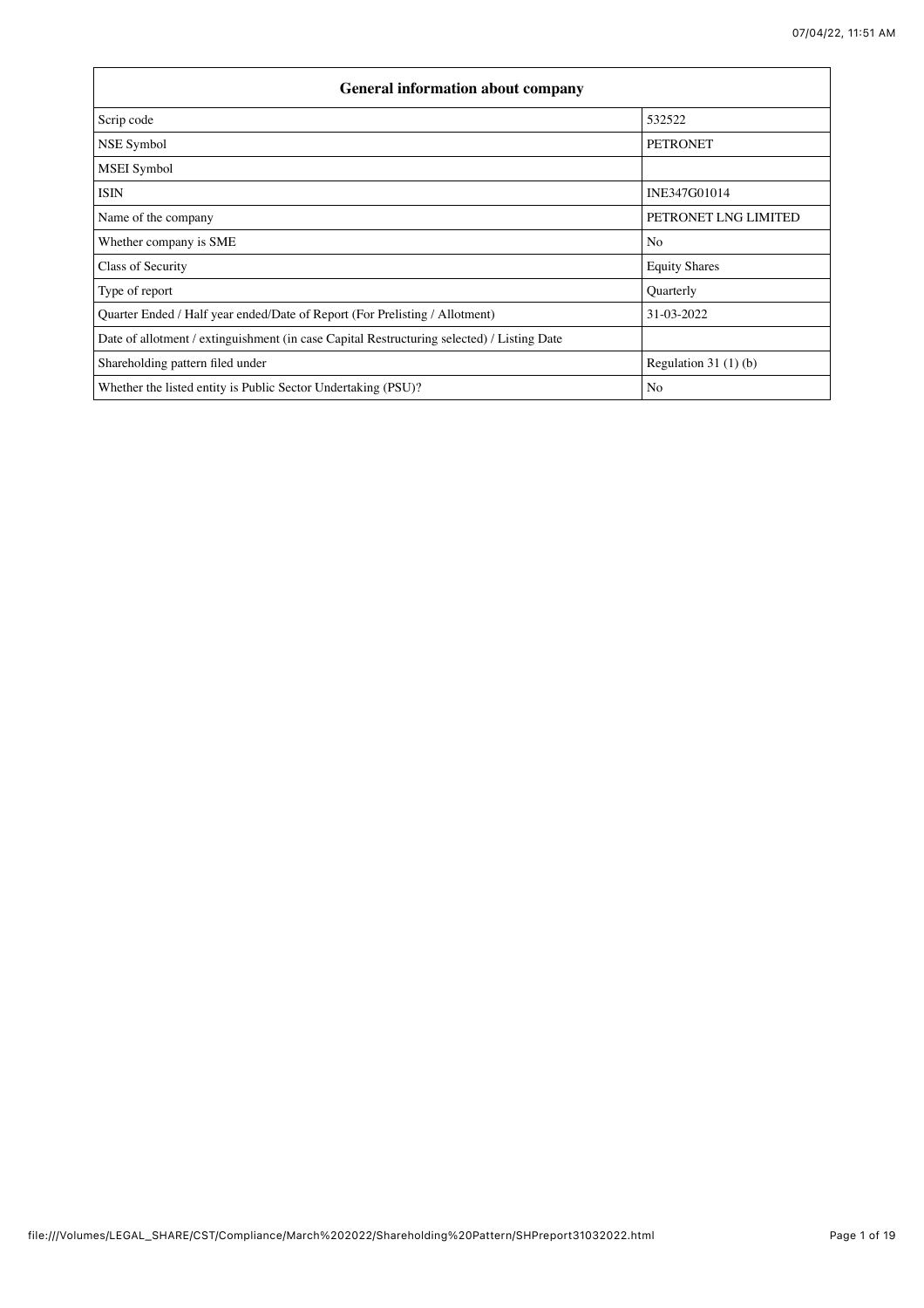|                | <b>Declaration</b>                                                                        |                |                                |                       |                             |
|----------------|-------------------------------------------------------------------------------------------|----------------|--------------------------------|-----------------------|-----------------------------|
| Sr.<br>No.     | Particular                                                                                | Yes/No         | Promoter and<br>Promoter Group | Public<br>shareholder | Non Promoter-<br>Non Public |
|                | Whether the Listed Entity has issued any partly paid up shares?                           | No             | N <sub>0</sub>                 | N <sub>o</sub>        | N <sub>o</sub>              |
| $\overline{2}$ | Whether the Listed Entity has issued any Convertible Securities                           | N <sub>o</sub> | No                             | N <sub>o</sub>        | No                          |
| 3              | Whether the Listed Entity has issued any Warrants?                                        | No             | No.                            | N <sub>o</sub>        | No                          |
| 4              | Whether the Listed Entity has any shares against which<br>depository receipts are issued? | No             | No                             | N <sub>o</sub>        | No                          |
| 5              | Whether the Listed Entity has any shares in locked-in?                                    | N <sub>o</sub> | No                             | No                    | No                          |
| 6              | Whether any shares held by promoters are pledge or otherwise<br>encumbered?               | No             | No.                            |                       |                             |
|                | Whether company has equity shares with differential voting<br>rights?                     | N <sub>0</sub> | N <sub>0</sub>                 | N <sub>o</sub>        | No                          |
| 8              | Whether the listed entity has any significant beneficial owner?                           | No             |                                |                       |                             |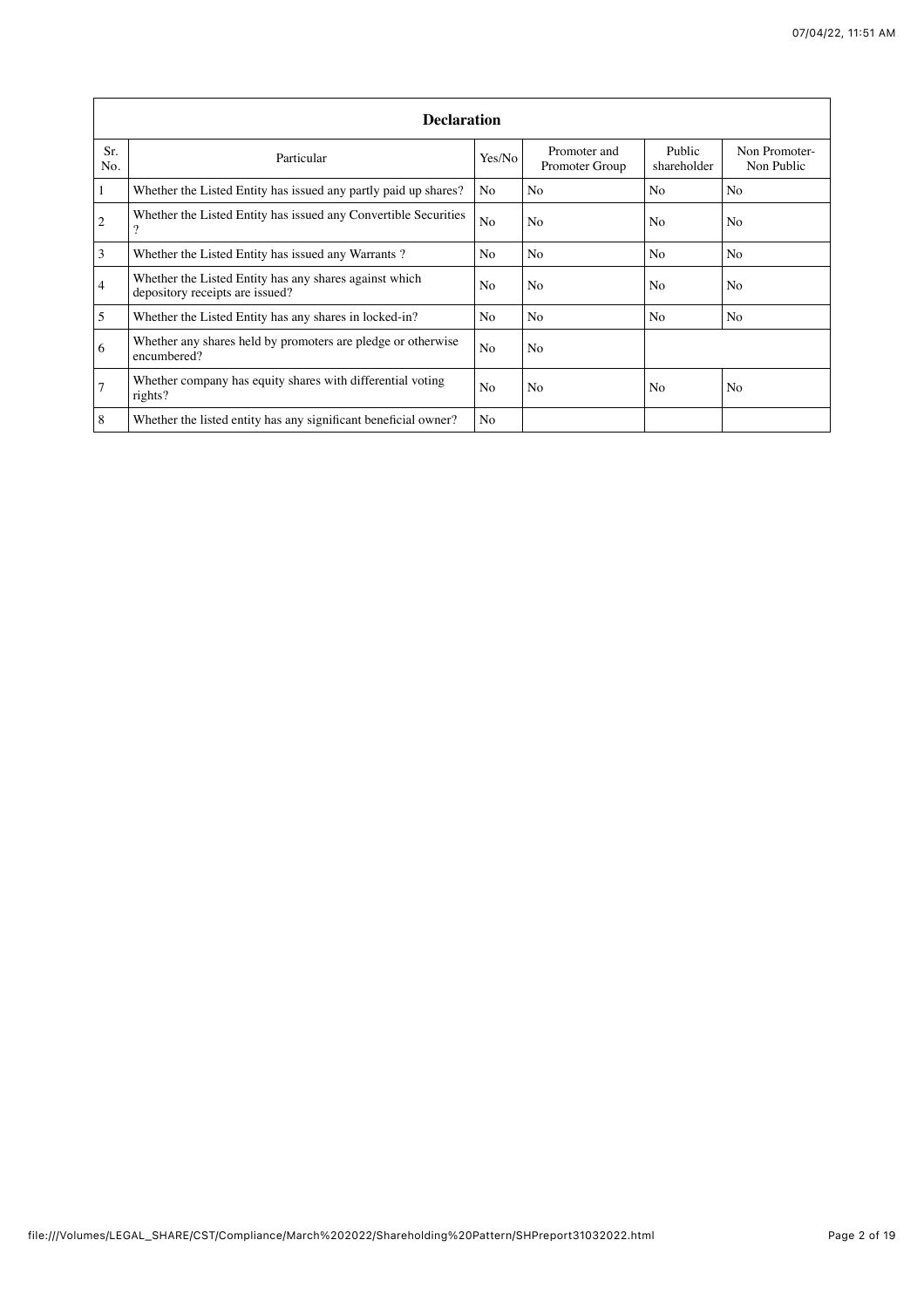|                               |                                                |                       |                               |                                       |                                                                  |                                                               | Table I - Summary Statement holding of specified securities                                                                        |                           |               |                                            |                                   |
|-------------------------------|------------------------------------------------|-----------------------|-------------------------------|---------------------------------------|------------------------------------------------------------------|---------------------------------------------------------------|------------------------------------------------------------------------------------------------------------------------------------|---------------------------|---------------|--------------------------------------------|-----------------------------------|
|                               |                                                |                       |                               | No.<br>Of                             | No. Of<br>shares<br>underlying<br>Depository<br>Receipts<br>(VI) |                                                               | Shareholding<br>as a % of<br>total no. of<br>shares<br>(calculated<br>as per<br>SCRR,<br>1957) (VIII)<br>As a $%$ of<br>$(A+B+C2)$ | of securities (IX)        |               | Number of Voting Rights held in each class |                                   |
|                               | Category                                       | Nos. Of               | No. of fully<br>paid up       | Partly<br>paid-                       |                                                                  | Total nos.<br>shares held<br>$(VII) =$<br>$(IV)+(V)+$<br>(VI) |                                                                                                                                    | No of Voting (XIV) Rights |               |                                            |                                   |
| Category<br>of<br>(I)<br>(II) | shareholder                                    | shareholders<br>(III) | equity<br>shares held<br>(IV) | up<br>equity<br>shares<br>held<br>(V) |                                                                  |                                                               |                                                                                                                                    | Class eg: X               | Class<br>eg:y | Total                                      | Total as a<br>$%$ of<br>$(A+B+C)$ |
| (A)                           | Promoter<br>$\&$<br>Promoter<br>Group          | $\overline{4}$        | 750000000                     |                                       |                                                                  | 750000000                                                     | 50                                                                                                                                 | 750000000                 |               | 750000000                                  | 50                                |
| (B)                           | Public                                         | 437532                | 750000088                     |                                       |                                                                  | 750000088                                                     | 50                                                                                                                                 | 750000088                 |               | 750000088                                  | 50                                |
| (C)                           | Non<br>Promoter-<br>Non Public                 |                       |                               |                                       |                                                                  |                                                               |                                                                                                                                    |                           |               |                                            |                                   |
| (C1)                          | <b>Shares</b><br>underlying<br><b>DRs</b>      |                       |                               |                                       |                                                                  |                                                               |                                                                                                                                    |                           |               |                                            |                                   |
| (C2)                          | Shares held<br>by<br>Employee<br><b>Trusts</b> |                       |                               |                                       |                                                                  |                                                               |                                                                                                                                    |                           |               |                                            |                                   |
|                               | Total                                          | 437536                | 1500000088                    |                                       |                                                                  | 1500000088                                                    | 100                                                                                                                                | 1500000088                |               | 1500000088                                 | 100                               |

 $\mathbf{r}$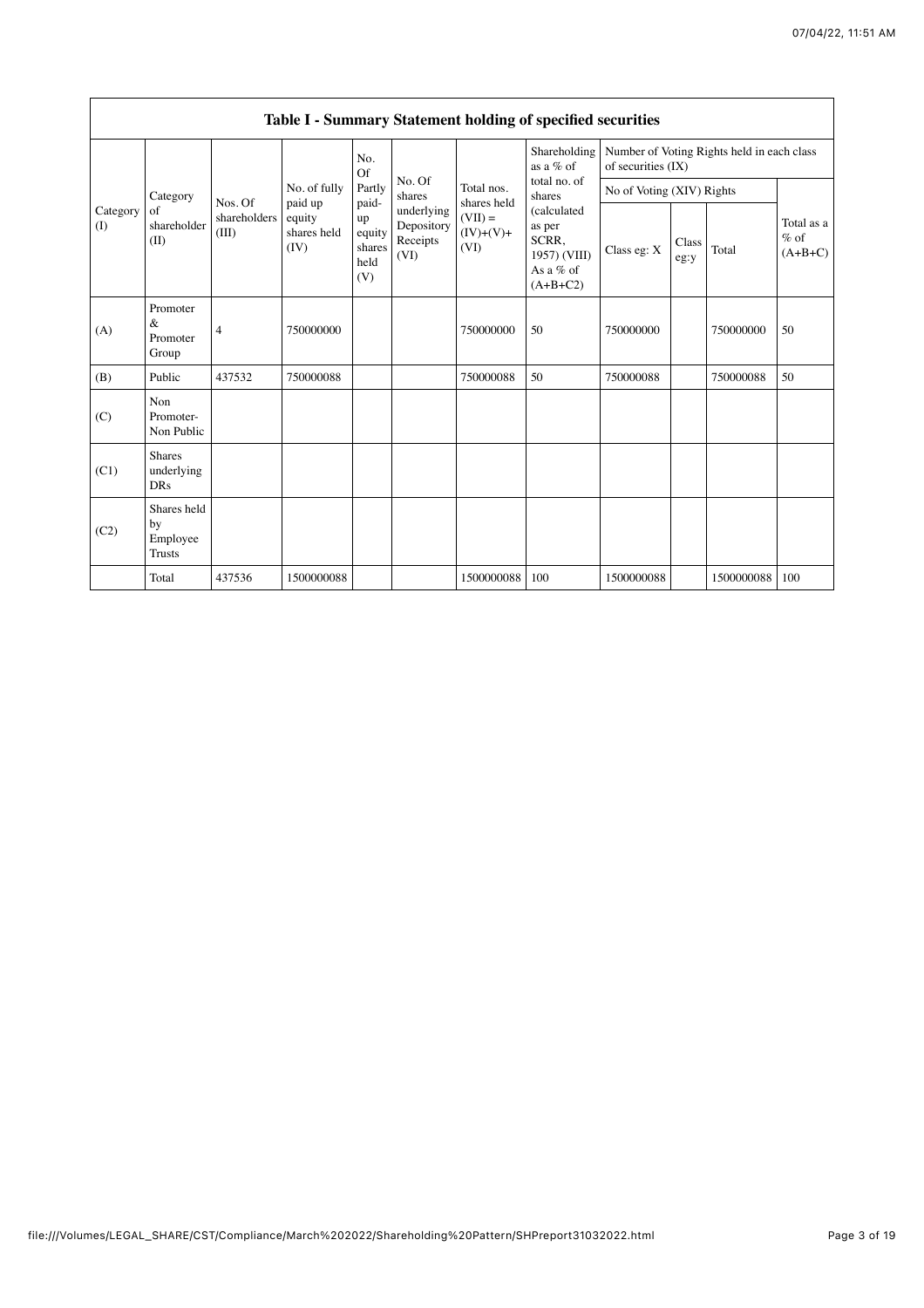$\overline{\phantom{0}}$ 

|             |                                           |                                                                                                                                                    |                                                  |                                                                                          | Table I - Summary Statement holding of specified securities                            |                                                         |            |                                                                        |                                |                                       |
|-------------|-------------------------------------------|----------------------------------------------------------------------------------------------------------------------------------------------------|--------------------------------------------------|------------------------------------------------------------------------------------------|----------------------------------------------------------------------------------------|---------------------------------------------------------|------------|------------------------------------------------------------------------|--------------------------------|---------------------------------------|
| Category    | Category<br>of                            | No. Of<br>No. of<br><b>Shares</b><br>Shares<br>Underlying<br>Outstanding<br>Outstanding<br>convertible<br>Warrants<br>securities<br>$(X_i)$<br>(X) | Underlying                                       | No. Of Shares<br>Underlying<br>Outstanding<br>convertible                                | Shareholding , as a $\%$<br>assuming full<br>conversion of<br>convertible securities ( | Number of<br>Locked in<br>shares (XII)                  |            | Number of<br>Shares<br>pledged or<br>otherwise<br>encumbered<br>(XIII) |                                | Number of<br>equity shares<br>held in |
| (I)<br>(II) | shareholder                               |                                                                                                                                                    | securities and<br>No. Of<br>Warrants (Xi)<br>(a) | as a percentage of<br>diluted share capital)<br>$(XI)=(VII)+(X) As a %$<br>of $(A+B+C2)$ | No.<br>(a)                                                                             | As a<br>$%$ of<br>total<br><b>Shares</b><br>held<br>(b) | No.<br>(a) | As a<br>$%$ of<br>total<br>Shares<br>held<br>(b)                       | dematerialized<br>form $(XIV)$ |                                       |
| (A)         | Promoter<br>&<br>Promoter<br>Group        |                                                                                                                                                    |                                                  |                                                                                          | 50                                                                                     |                                                         |            |                                                                        |                                | 750000000                             |
| (B)         | Public                                    |                                                                                                                                                    |                                                  |                                                                                          | 50                                                                                     |                                                         |            |                                                                        |                                | 749752180                             |
| (C)         | Non<br>Promoter-<br>Non Public            |                                                                                                                                                    |                                                  |                                                                                          |                                                                                        |                                                         |            |                                                                        |                                |                                       |
| (C1)        | <b>Shares</b><br>underlying<br><b>DRs</b> |                                                                                                                                                    |                                                  |                                                                                          |                                                                                        |                                                         |            |                                                                        |                                |                                       |
| (C2)        | Shares held<br>by<br>Employee<br>Trusts   |                                                                                                                                                    |                                                  |                                                                                          |                                                                                        |                                                         |            |                                                                        |                                |                                       |
|             | Total                                     |                                                                                                                                                    |                                                  |                                                                                          | 100                                                                                    |                                                         |            |                                                                        |                                | 1499752180                            |

I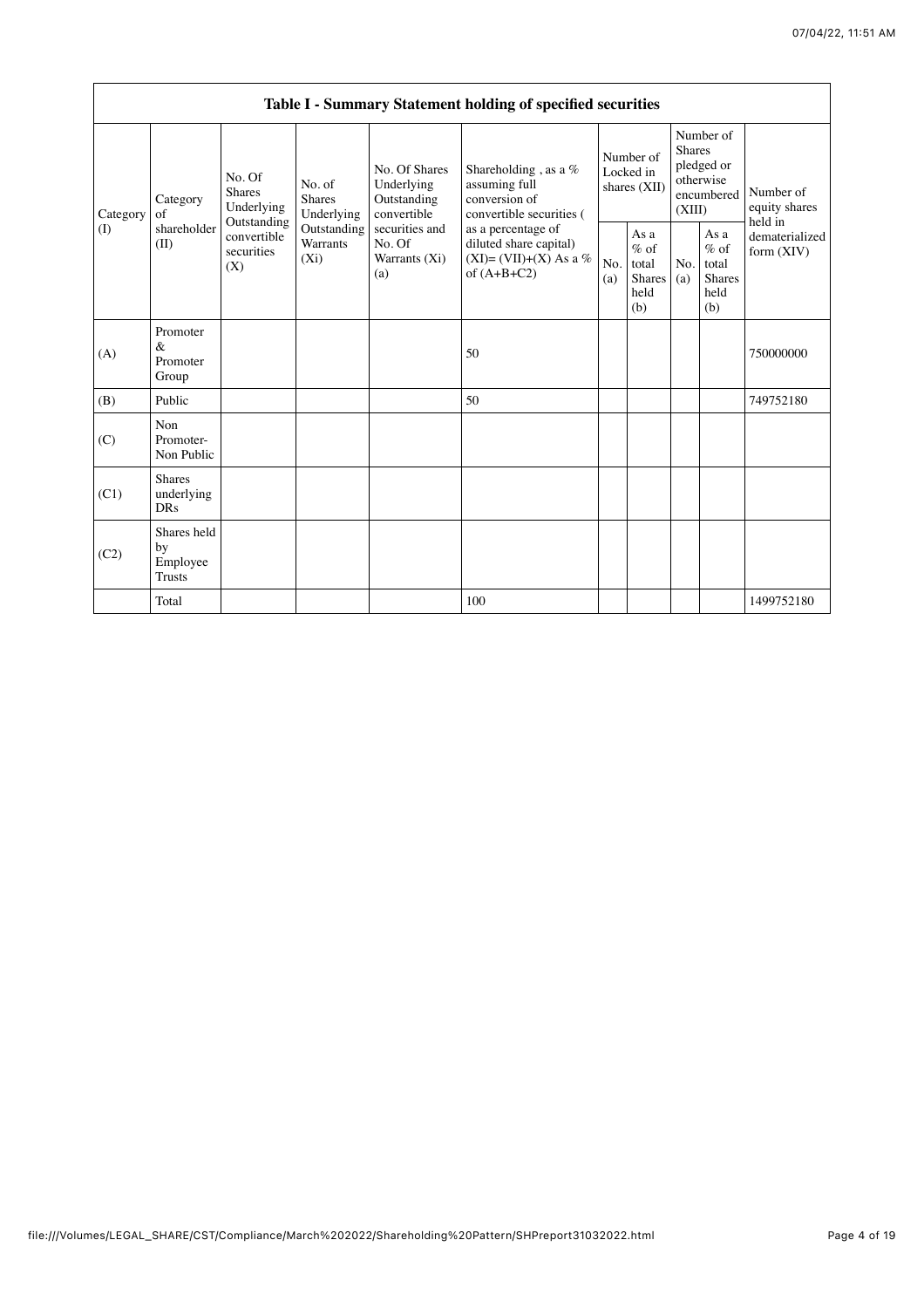|                                                                                                |                                                                                                                        |                                                                                      |                                   | No.<br><b>Of</b>                |                                              |                                        | Shareholding<br>as a % of                        | class of securities (IX)  |               | Number of Voting Rights held in each |                                 |
|------------------------------------------------------------------------------------------------|------------------------------------------------------------------------------------------------------------------------|--------------------------------------------------------------------------------------|-----------------------------------|---------------------------------|----------------------------------------------|----------------------------------------|--------------------------------------------------|---------------------------|---------------|--------------------------------------|---------------------------------|
| Sr.                                                                                            | Category &<br>Name of the<br>Shareholders                                                                              | Nos. Of<br>shareholders                                                              | No. of fully<br>paid up<br>equity | Partly<br>paid-<br>up           | No. Of<br>shares<br>underlying<br>Depository | Total nos.<br>shares held<br>$(VII) =$ | total no. of<br>shares<br>(calculated<br>as per  | No of Voting (XIV) Rights |               |                                      | Total<br>as a %                 |
|                                                                                                | (I)                                                                                                                    | (III)                                                                                | shares held<br>(IV)               | equity<br>shares<br>held<br>(V) | Receipts<br>(VI)                             | $(IV)+(V)+$<br>(VI)                    | SCRR,<br>1957) (VIII)<br>As a % of<br>$(A+B+C2)$ | Class eg: X               | Class<br>eg:y | Total                                | of<br>Total<br>Voting<br>rights |
| А                                                                                              |                                                                                                                        | Table II - Statement showing shareholding pattern of the Promoter and Promoter Group |                                   |                                 |                                              |                                        |                                                  |                           |               |                                      |                                 |
| (1)                                                                                            | Indian                                                                                                                 |                                                                                      |                                   |                                 |                                              |                                        |                                                  |                           |               |                                      |                                 |
| (d)                                                                                            | Any Other<br>(specify)                                                                                                 | $\overline{4}$                                                                       | 750000000                         |                                 |                                              | 750000000                              | 50                                               | 750000000                 |               | 750000000                            | 50                              |
| Sub-Total<br>(A)(1)                                                                            |                                                                                                                        | $\overline{4}$                                                                       | 750000000                         |                                 |                                              | 750000000                              | 50                                               | 750000000                 |               | 750000000                            | 50                              |
| (2)                                                                                            | Foreign                                                                                                                |                                                                                      |                                   |                                 |                                              |                                        |                                                  |                           |               |                                      |                                 |
| Total<br>Shareholding<br>of Promoter<br>and<br>Promoter<br>Group $(A)=$<br>$(A)(1)+(A)$<br>(2) |                                                                                                                        | 4                                                                                    | 750000000                         |                                 |                                              | 750000000                              | 50                                               | 750000000                 |               | 750000000                            | 50                              |
| B                                                                                              |                                                                                                                        | Table III - Statement showing shareholding pattern of the Public shareholder         |                                   |                                 |                                              |                                        |                                                  |                           |               |                                      |                                 |
| (1)                                                                                            | Institutions                                                                                                           |                                                                                      |                                   |                                 |                                              |                                        |                                                  |                           |               |                                      |                                 |
| (a)                                                                                            | Mutual<br>Funds                                                                                                        | 60                                                                                   | 47360917                          |                                 |                                              | 47360917                               | 3.16                                             | 47360917                  |               | 47360917                             | 3.16                            |
| (c)                                                                                            | Alternate<br>Investment<br>Funds                                                                                       | 6                                                                                    | 320866                            |                                 |                                              | 320866                                 | 0.02                                             | 320866                    |               | 320866                               | 0.02                            |
| (e)                                                                                            | Foreign<br>Portfolio<br>Investors                                                                                      | 636                                                                                  | 504049027                         |                                 |                                              | 504049027                              | 33.6                                             | 504049027                 |               | 504049027                            | 33.6                            |
| (f)                                                                                            | Financial<br>Institutions/<br><b>Banks</b>                                                                             | $\overline{2}$                                                                       | 2954369                           |                                 |                                              | 2954369                                | 0.2                                              | 2954369                   |               | 2954369                              | 0.2                             |
| Sub-Total<br>(B)(1)                                                                            |                                                                                                                        | 704                                                                                  | 554685179                         |                                 |                                              | 554685179                              | 36.98                                            | 554685179                 |               | 554685179                            | 36.98                           |
| (3)                                                                                            | Non-institutions                                                                                                       |                                                                                      |                                   |                                 |                                              |                                        |                                                  |                           |               |                                      |                                 |
| (a(i))                                                                                         | Individuals -<br>i.Individual<br>shareholders<br>holding<br>nominal<br>share capital<br>up to Rs. 2<br>lakhs.          | 423381                                                                               | 140997334                         |                                 |                                              | 140997334                              | 9.4                                              | 140997334                 |               | 140997334                            | 9.4                             |
| (a(ii))                                                                                        | Individuals -<br>ii. Individual<br>shareholders<br>holding<br>nominal<br>share capital<br>in excess of<br>Rs. 2 lakhs. | 304                                                                                  | 15223535                          |                                 |                                              | 15223535                               | 1.01                                             | 15223535                  |               | 15223535                             | 1.01                            |
| (e)                                                                                            | Any Other<br>(specify)                                                                                                 | 13143                                                                                | 39094040                          |                                 |                                              | 39094040                               | 2.61                                             | 39094040                  |               | 39094040                             | 2.61                            |
| Sub-Total                                                                                      |                                                                                                                        | 436828                                                                               | 195314909                         |                                 |                                              | 195314909                              | 13.02                                            | 195314909                 |               | 195314909                            | 13.02                           |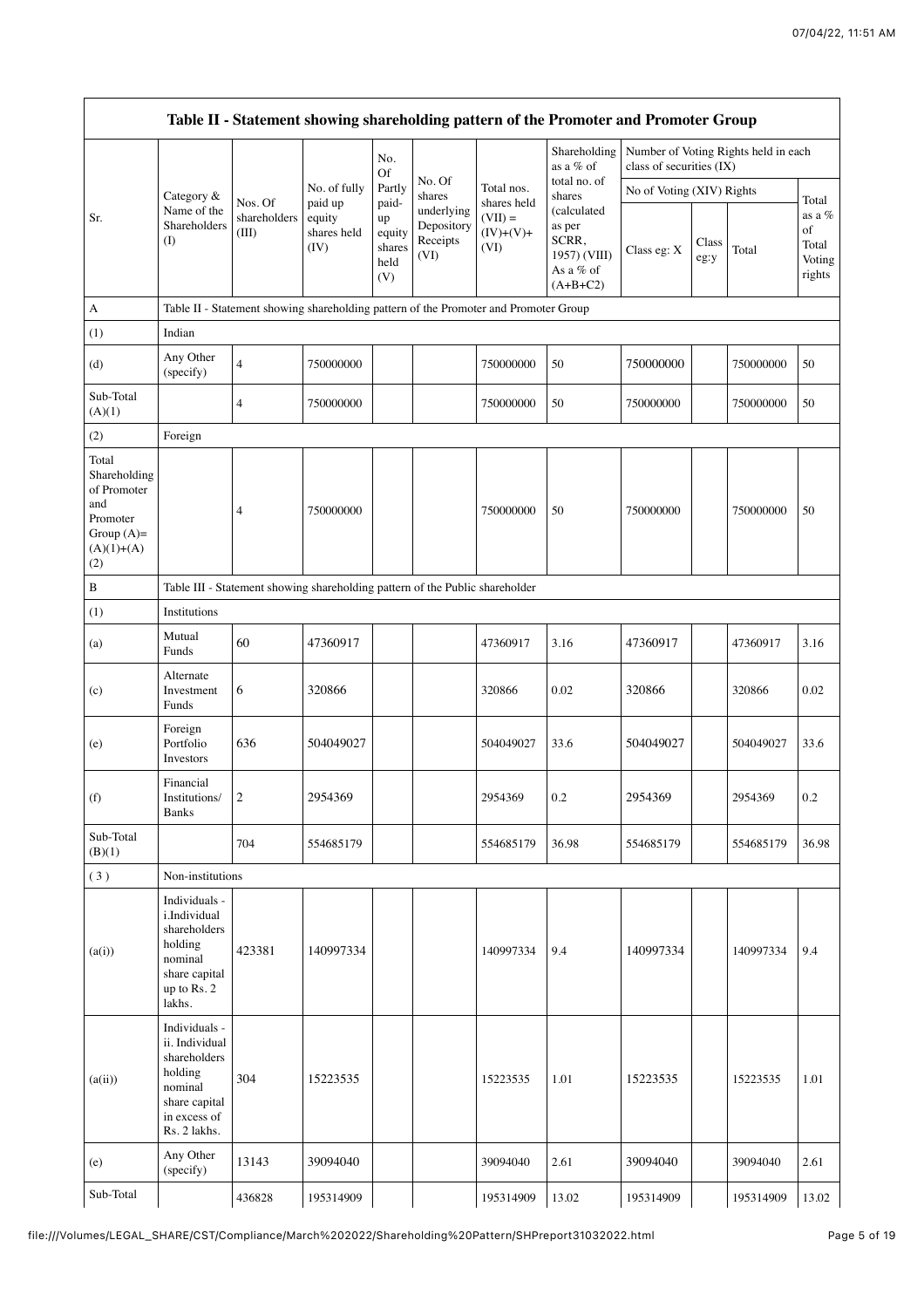| (B)(3)                                                                      |        |            |  |                  |                                                                                               |            |            |     |
|-----------------------------------------------------------------------------|--------|------------|--|------------------|-----------------------------------------------------------------------------------------------|------------|------------|-----|
| <b>Total Public</b><br>Shareholding<br>$(B)=(B)(1)+$<br>$(B)(2)+(B)$<br>(3) | 437532 | 750000088  |  | 750000088        | .50                                                                                           | 750000088  | 750000088  | 50  |
|                                                                             |        |            |  |                  | Table IV - Statement showing shareholding pattern of the Non Promoter- Non Public shareholder |            |            |     |
| Total (<br>$A+B+C2$ )                                                       | 437536 | 1500000088 |  | 1500000088   100 |                                                                                               | 1500000088 | 1500000088 | 100 |
| Total<br>$(A+B+C)$                                                          | 437536 | 1500000088 |  | 1500000088   100 |                                                                                               | 1500000088 | 1500000088 | 100 |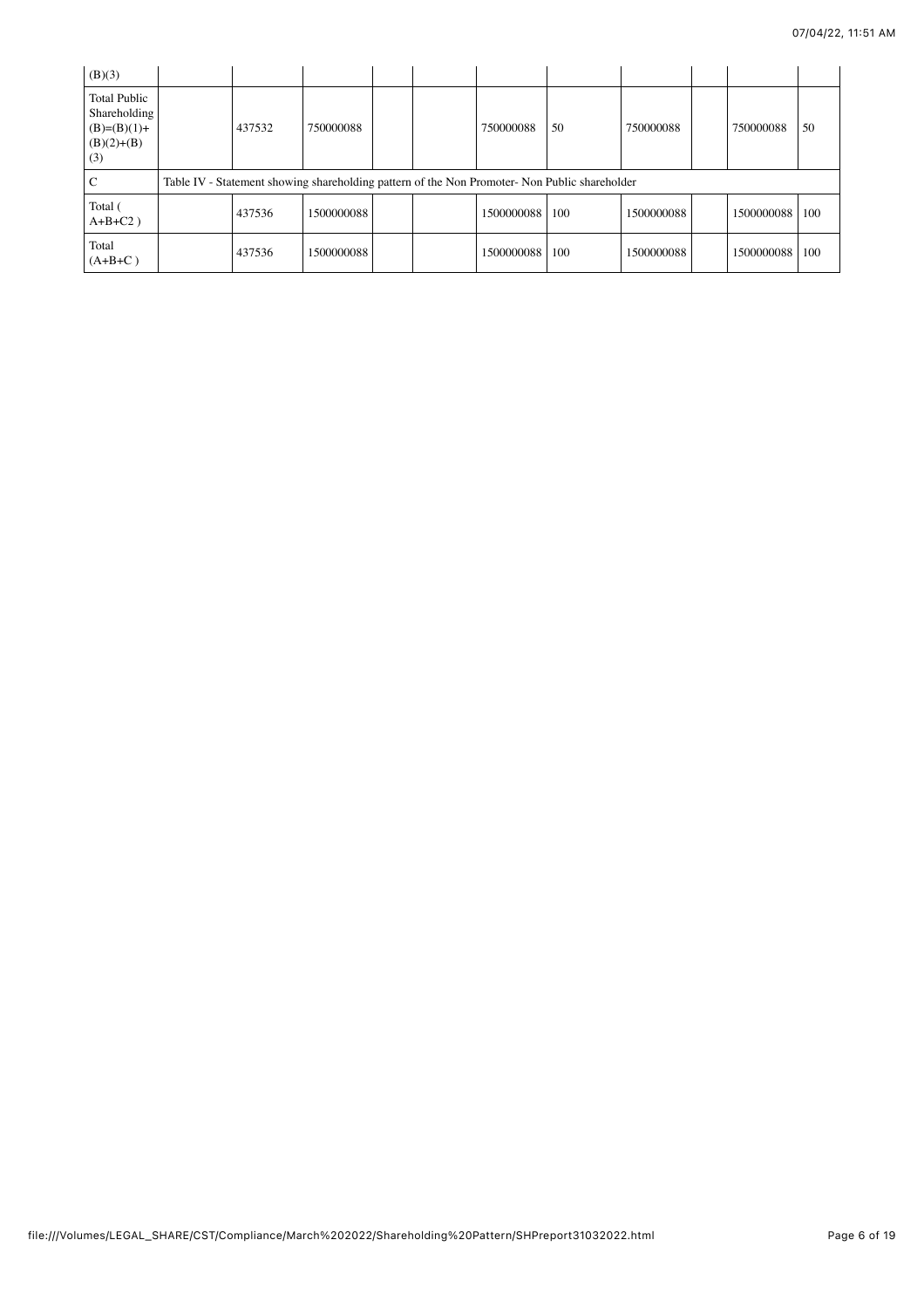|                                                                                         |                                                                                                                                |                         |                                                           | Table II - Statement showing shareholding pattern of the Promoter and Promoter Group          |                                        |                                                  |                         |                                                          |                                       |
|-----------------------------------------------------------------------------------------|--------------------------------------------------------------------------------------------------------------------------------|-------------------------|-----------------------------------------------------------|-----------------------------------------------------------------------------------------------|----------------------------------------|--------------------------------------------------|-------------------------|----------------------------------------------------------|---------------------------------------|
| Sr.                                                                                     | No. Of<br>No. of<br><b>Shares</b><br><b>Shares</b><br>Underlying<br>Outstanding<br>convertible<br>securities<br>$(X_i)$<br>(X) | Underlying              | No. Of Shares<br>Underlying<br>Outstanding<br>convertible | Shareholding, as a %<br>assuming full conversion of<br>convertible securities (as a           | Number of<br>Locked in<br>shares (XII) |                                                  | <b>Shares</b><br>(XIII) | Number of<br>pledged or<br>otherwise<br>encumbered       | Number of<br>equity shares<br>held in |
|                                                                                         |                                                                                                                                | Outstanding<br>Warrants | securities and<br>No. Of Warrants<br>(Xi)(a)              | percentage of diluted share<br>capital) $(XI) = (VII)+(X) As$<br>a % of $(A+B+C2)$            | No.<br>(a)                             | As a<br>$%$ of<br>total<br>Shares<br>held<br>(b) | No.<br>(a)              | As a<br>$\%$ of<br>total<br><b>Shares</b><br>held<br>(b) | dematerialized<br>form (XIV)          |
| A                                                                                       |                                                                                                                                |                         |                                                           | Table II - Statement showing shareholding pattern of the Promoter and Promoter Group          |                                        |                                                  |                         |                                                          |                                       |
| (1)                                                                                     | Indian                                                                                                                         |                         |                                                           |                                                                                               |                                        |                                                  |                         |                                                          |                                       |
| (d)                                                                                     |                                                                                                                                |                         |                                                           | 50                                                                                            |                                        |                                                  |                         |                                                          | 750000000                             |
| Sub-Total (A)<br>(1)                                                                    |                                                                                                                                |                         |                                                           | 50                                                                                            |                                        |                                                  |                         |                                                          | 750000000                             |
| (2)                                                                                     | Foreign                                                                                                                        |                         |                                                           |                                                                                               |                                        |                                                  |                         |                                                          |                                       |
| Total<br>Shareholding<br>of Promoter<br>and Promoter<br>Group $(A)=$<br>$(A)(1)+(A)(2)$ |                                                                                                                                |                         |                                                           | 50                                                                                            |                                        |                                                  |                         |                                                          | 750000000                             |
| B                                                                                       |                                                                                                                                |                         |                                                           | Table III - Statement showing shareholding pattern of the Public shareholder                  |                                        |                                                  |                         |                                                          |                                       |
| (1)                                                                                     | Institutions                                                                                                                   |                         |                                                           |                                                                                               |                                        |                                                  |                         |                                                          |                                       |
| (a)                                                                                     |                                                                                                                                |                         |                                                           | 3.16                                                                                          |                                        |                                                  |                         |                                                          | 47360917                              |
| (c)                                                                                     |                                                                                                                                |                         |                                                           | 0.02                                                                                          |                                        |                                                  |                         |                                                          | 320866                                |
| (e)                                                                                     |                                                                                                                                |                         |                                                           | 33.6                                                                                          |                                        |                                                  |                         |                                                          | 504049027                             |
| (f)                                                                                     |                                                                                                                                |                         |                                                           | 0.2                                                                                           |                                        |                                                  |                         |                                                          | 2954369                               |
| Sub-Total (B)<br>(1)                                                                    |                                                                                                                                |                         |                                                           | 36.98                                                                                         |                                        |                                                  |                         |                                                          | 554685179                             |
| (3)                                                                                     | Non-institutions                                                                                                               |                         |                                                           |                                                                                               |                                        |                                                  |                         |                                                          |                                       |
| (a(i))                                                                                  |                                                                                                                                |                         |                                                           | 9.4                                                                                           |                                        |                                                  |                         |                                                          | 140959440                             |
| (a(ii))                                                                                 |                                                                                                                                |                         |                                                           | 1.01                                                                                          |                                        |                                                  |                         |                                                          | 15223535                              |
| (e)                                                                                     |                                                                                                                                |                         |                                                           | 2.61                                                                                          |                                        |                                                  |                         |                                                          | 38884026                              |
| Sub-Total (B)<br>(3)                                                                    |                                                                                                                                |                         |                                                           | 13.02                                                                                         |                                        |                                                  |                         |                                                          | 195067001                             |
| <b>Total Public</b><br>Shareholding<br>$(B)=(B)(1)+$<br>$(B)(2)+(B)(3)$                 |                                                                                                                                |                         |                                                           | 50                                                                                            |                                        |                                                  |                         |                                                          | 749752180                             |
| $\mathbf C$                                                                             |                                                                                                                                |                         |                                                           | Table IV - Statement showing shareholding pattern of the Non Promoter- Non Public shareholder |                                        |                                                  |                         |                                                          |                                       |
| Total (<br>$A+B+C2$ )                                                                   |                                                                                                                                |                         |                                                           | 100                                                                                           |                                        |                                                  |                         |                                                          | 1499752180                            |
| Total (A+B+C                                                                            |                                                                                                                                |                         |                                                           | 100                                                                                           |                                        |                                                  |                         |                                                          | 1499752180                            |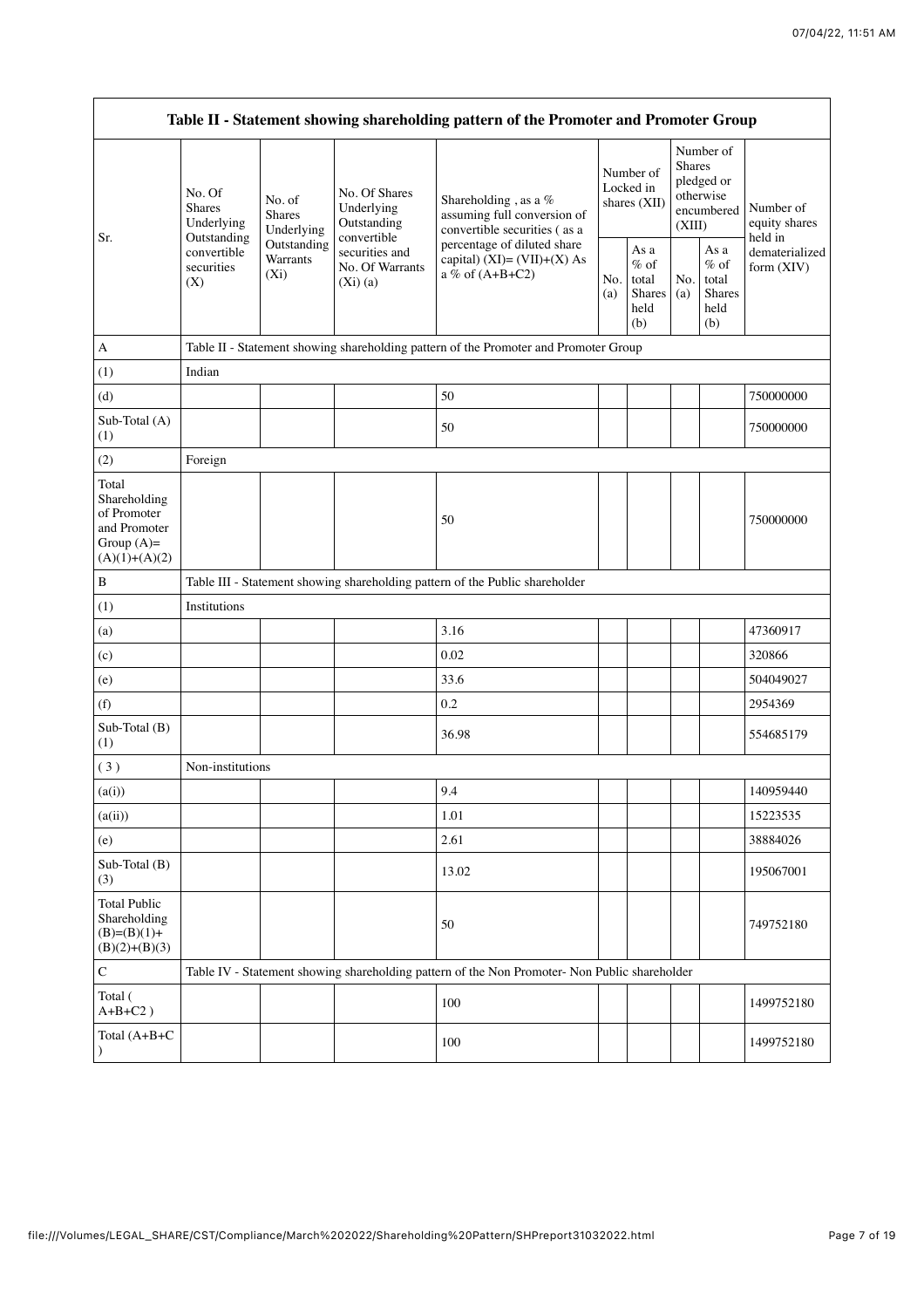|                                                                                                                                                                      |                                                               |                                          | Any Other (specify)                                       |                                                   |                          |
|----------------------------------------------------------------------------------------------------------------------------------------------------------------------|---------------------------------------------------------------|------------------------------------------|-----------------------------------------------------------|---------------------------------------------------|--------------------------|
| Searial No.                                                                                                                                                          | $\mathbf{1}$                                                  | $\mathbf{2}$                             | 3                                                         | $\overline{4}$                                    |                          |
| Category                                                                                                                                                             | <b>Bodies Corporate</b>                                       | <b>Bodies</b><br>Corporate               | <b>Bodies Corporate</b>                                   | <b>Bodies Corporate</b>                           | Click here<br>to go back |
| Name of the<br>Shareholders (I)                                                                                                                                      | <b>BHARAT PETROLEUM</b><br><b>CORPORATION LTD</b>             | <b>GAIL</b><br>(INDIA)<br><b>LIMITED</b> | <b>INDIAN OIL</b><br><b>CORPORATION</b><br><b>LIMITED</b> | OIL AND NATURAL GAS<br><b>CORPORATION LIMITED</b> |                          |
| PAN (II)                                                                                                                                                             | AAACB2902M                                                    | AAACG1209J                               | AAACI1681G                                                | AAACO1598A                                        | Total                    |
| No. of the<br>Shareholders (I)                                                                                                                                       | 1                                                             | $\mathbf{1}$                             | 1                                                         | $\mathbf{1}$                                      | 4                        |
| No. of fully paid<br>up equity shares<br>held (IV)                                                                                                                   | 187500000                                                     | 187500000                                | 187500000                                                 | 187500000                                         | 750000000                |
| No. Of Partly paid-<br>up equity shares<br>held (V)                                                                                                                  |                                                               |                                          |                                                           |                                                   |                          |
| No. Of shares<br>underlying<br>Depository<br>Receipts (VI)                                                                                                           |                                                               |                                          |                                                           |                                                   |                          |
| Total nos. shares<br>held $(VII) = (IV) +$<br>$(V)+(VI)$                                                                                                             | 187500000                                                     | 187500000                                | 187500000                                                 | 187500000                                         | 750000000                |
| Shareholding as a<br>% of total no. of<br>shares (calculated<br>as per SCRR,<br>1957) (VIII) As a<br>% of $(A+B+C2)$                                                 | 12.5                                                          | 12.5                                     | 12.5                                                      | 12.5                                              | 50                       |
|                                                                                                                                                                      | Number of Voting Rights held in each class of securities (IX) |                                          |                                                           |                                                   |                          |
| Class eg: X                                                                                                                                                          | 187500000                                                     | 187500000                                | 187500000                                                 | 187500000                                         | 750000000                |
| Class eg:y                                                                                                                                                           |                                                               |                                          |                                                           |                                                   |                          |
| Total                                                                                                                                                                | 187500000                                                     | 187500000                                | 187500000                                                 | 187500000                                         | 750000000                |
| Total as a % of<br>Total Voting rights                                                                                                                               | 12.5                                                          | 12.5                                     | 12.5                                                      | 12.5                                              | 50                       |
| No. Of Shares<br>Underlying<br>Outstanding<br>convertible<br>securities (X)                                                                                          |                                                               |                                          |                                                           |                                                   |                          |
| No. of Shares<br>Underlying<br>Outstanding<br>Warrants (Xi)                                                                                                          |                                                               |                                          |                                                           |                                                   |                          |
| No. Of Shares<br>Underlying<br>Outstanding<br>convertible<br>securities and No.<br>Of Warrants (Xi)<br>(a)                                                           |                                                               |                                          |                                                           |                                                   |                          |
| Shareholding, as a<br>% assuming full<br>conversion of<br>convertible<br>securities (as a<br>percentage of<br>diluted share<br>capital) (XI)=<br>(VII)+(X) As a $\%$ | 12.5                                                          | 12.5                                     | 12.5                                                      | 12.5                                              | 50                       |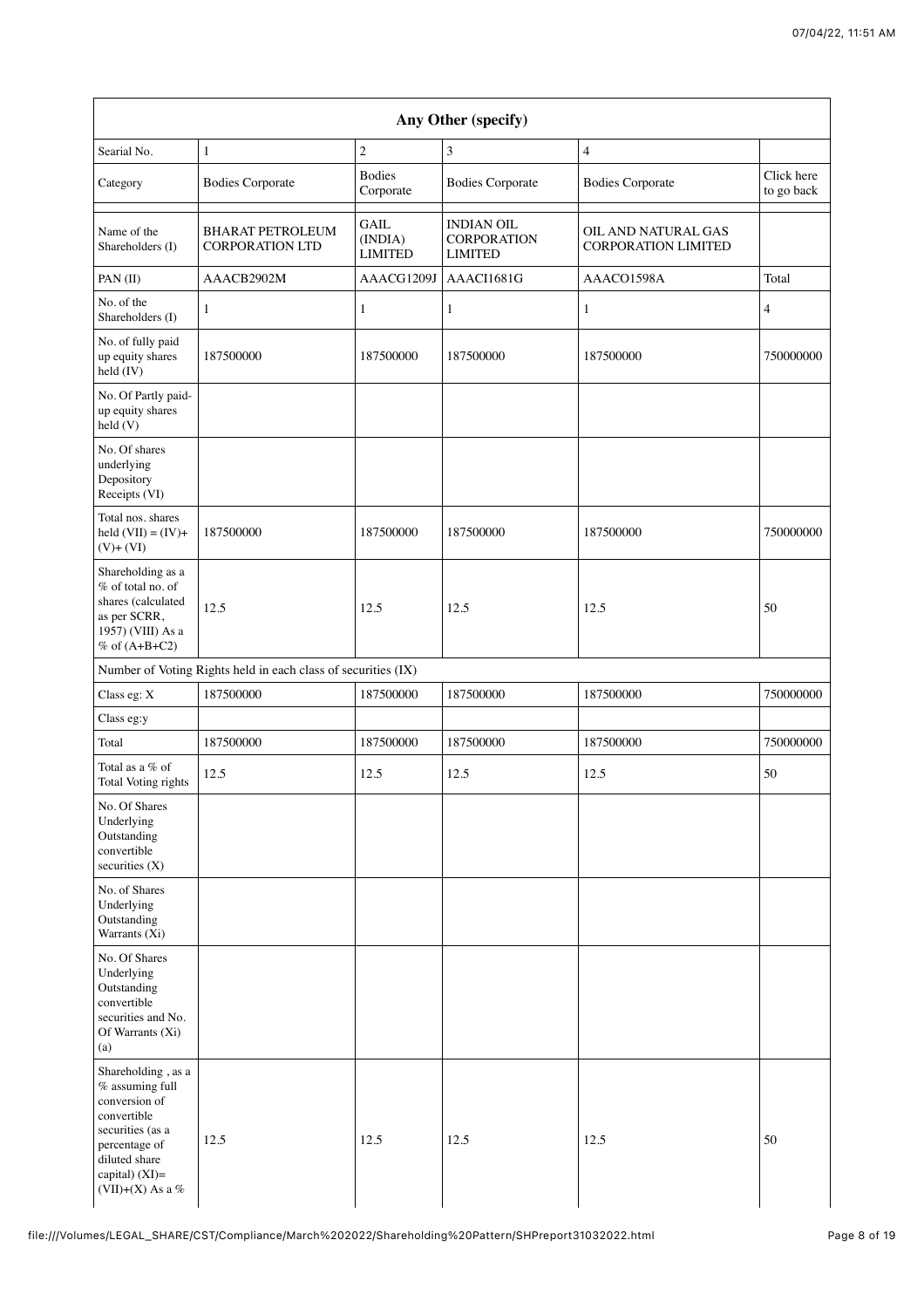| of $(A+B+C2)$                                                        |                                                         |           |           |           |           |
|----------------------------------------------------------------------|---------------------------------------------------------|-----------|-----------|-----------|-----------|
| Number of Locked in shares (XII)                                     |                                                         |           |           |           |           |
| No. (a)                                                              |                                                         |           |           |           |           |
| As a % of total<br>Shares held (b)                                   |                                                         |           |           |           |           |
|                                                                      | Number of Shares pledged or otherwise encumbered (XIII) |           |           |           |           |
| No. (a)                                                              |                                                         |           |           |           |           |
| As a % of total<br>Shares held (b)                                   |                                                         |           |           |           |           |
| Number of equity<br>shares held in<br>dematerialized<br>form $(XIV)$ | 187500000                                               | 187500000 | 187500000 | 187500000 | 750000000 |
| Reason for not providing PAN                                         |                                                         |           |           |           |           |
| Reason for not<br>providing PAN                                      |                                                         |           |           |           |           |
| Shareholder type                                                     | Promoter                                                | Promoter  | Promoter  | Promoter  |           |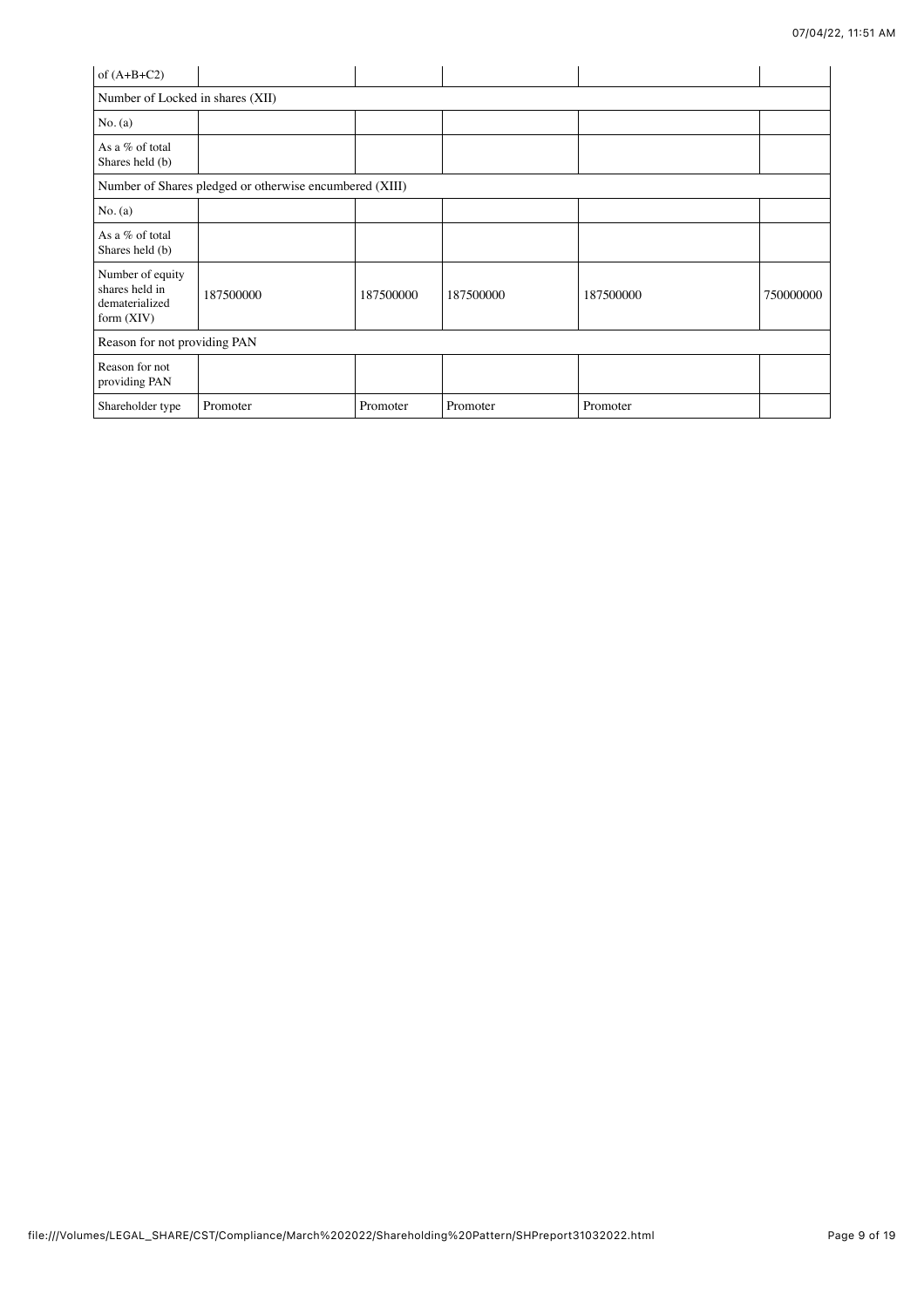|                                                                                                                                                                                          | <b>Mutual Funds</b>                                           |                       |
|------------------------------------------------------------------------------------------------------------------------------------------------------------------------------------------|---------------------------------------------------------------|-----------------------|
| Searial No.                                                                                                                                                                              | $\mathbf{1}$                                                  |                       |
| Name of the<br>Shareholders (I)                                                                                                                                                          | KOTAK FLEXICAP FUND                                           | Click here to go back |
| PAN (II)                                                                                                                                                                                 | AAATK4475F                                                    | Total                 |
| No. of fully paid<br>up equity shares<br>held (IV)                                                                                                                                       | 28500000                                                      | 28500000              |
| No. Of Partly paid-<br>up equity shares<br>held (V)                                                                                                                                      |                                                               |                       |
| No. Of shares<br>underlying<br>Depository<br>Receipts (VI)                                                                                                                               |                                                               |                       |
| Total nos. shares<br>held $(VII) = (IV) +$<br>$(V)+(VI)$                                                                                                                                 | 28500000                                                      | 28500000              |
| Shareholding as a<br>% of total no. of<br>shares (calculated<br>as per SCRR,<br>1957) (VIII) As a<br>% of $(A+B+C2)$                                                                     | 1.9                                                           | 1.9                   |
|                                                                                                                                                                                          | Number of Voting Rights held in each class of securities (IX) |                       |
| Class eg: X                                                                                                                                                                              | 28500000                                                      | 28500000              |
| Class eg:y                                                                                                                                                                               |                                                               |                       |
| Total                                                                                                                                                                                    | 28500000                                                      | 28500000              |
| Total as a % of<br>Total Voting rights                                                                                                                                                   | 1.9                                                           | 1.9                   |
| No. Of Shares<br>Underlying<br>Outstanding<br>convertible<br>securities (X)                                                                                                              |                                                               |                       |
| No. of Shares<br>Underlying<br>Outstanding<br>Warrants (Xi)                                                                                                                              |                                                               |                       |
| No. Of Shares<br>Underlying<br>Outstanding<br>convertible<br>securities and No.<br>Of Warrants (Xi)<br>(a)                                                                               |                                                               |                       |
| Shareholding, as a<br>$\%$ assuming full<br>conversion of<br>convertible<br>securities (as a<br>percentage of<br>diluted share<br>capital) (XI)=<br>(VII)+(X) As a $\%$<br>of $(A+B+C2)$ | 1.9                                                           | 1.9                   |
| Number of Locked in shares (XII)                                                                                                                                                         |                                                               |                       |
| No. (a)                                                                                                                                                                                  |                                                               |                       |
| As a % of total<br>Shares held (b)                                                                                                                                                       |                                                               |                       |
|                                                                                                                                                                                          |                                                               |                       |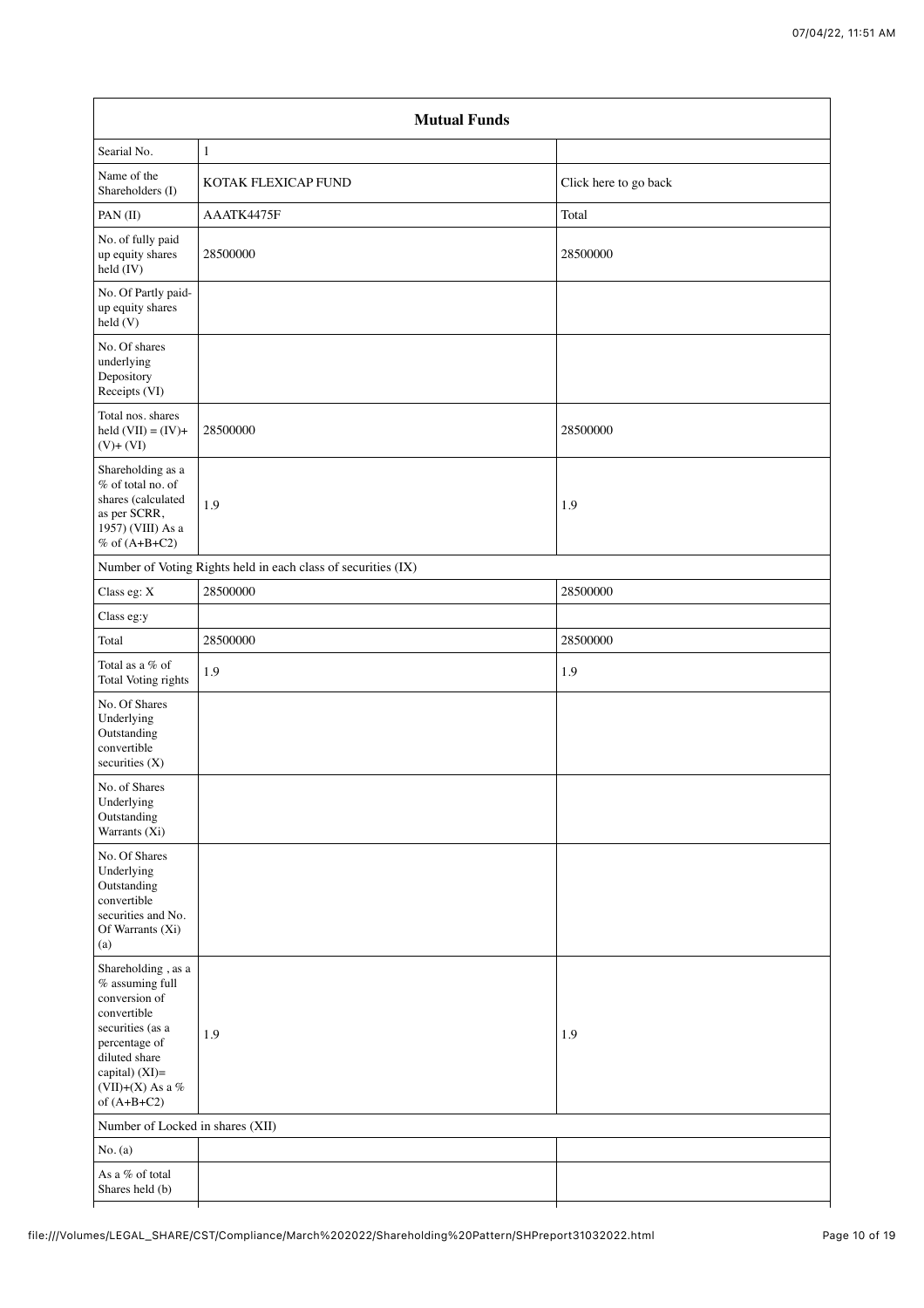| Number of equity<br>shares held in<br>dematerialized<br>form $(XIV)$ | 28500000 | 28500000 |
|----------------------------------------------------------------------|----------|----------|
| Reason for not providing PAN                                         |          |          |
| Reason for not<br>providing PAN                                      |          |          |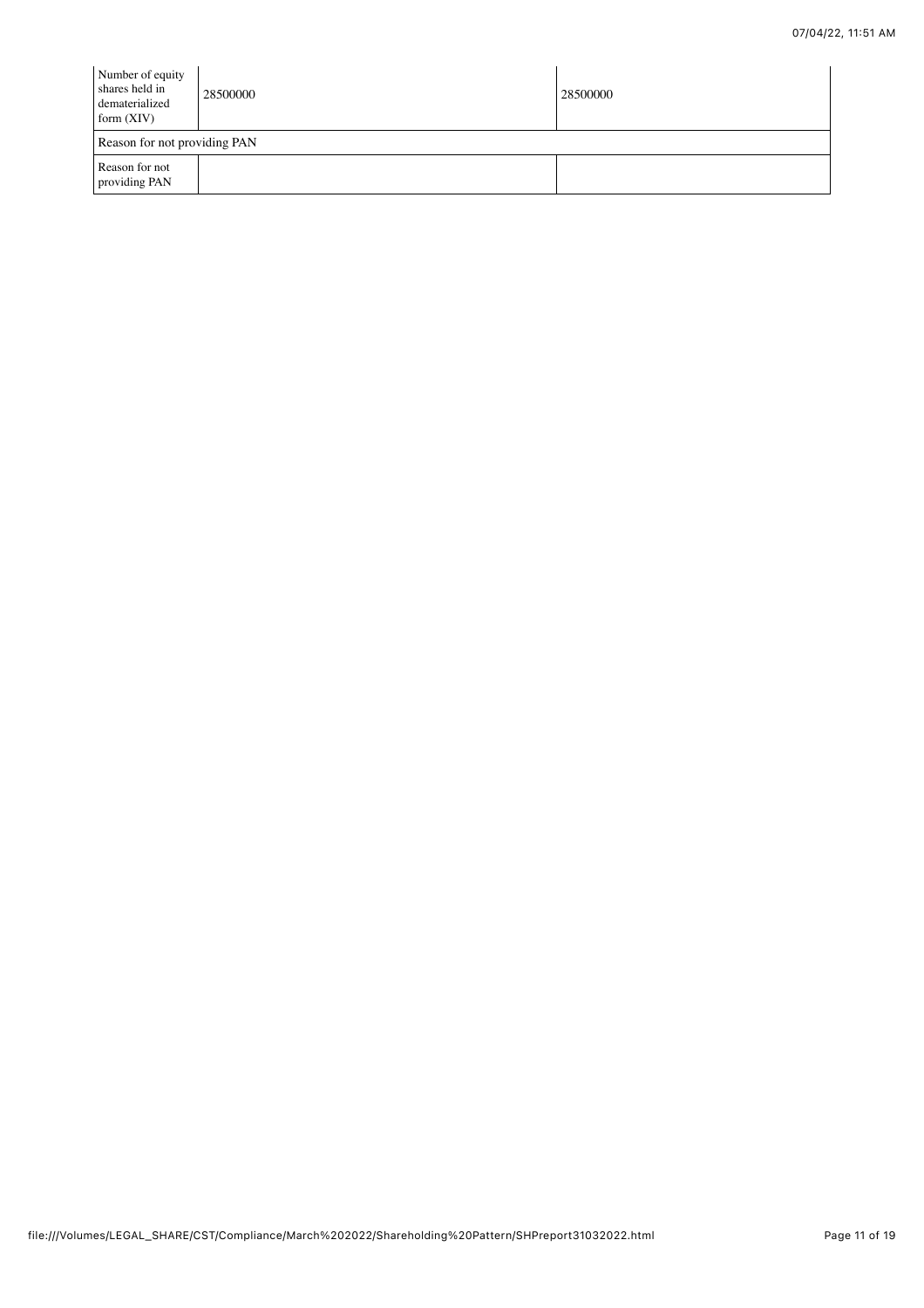|                                                                                                                                                                                    |                                                                        | <b>Foreign Portfolio Investors</b> |                                                                  |                          |
|------------------------------------------------------------------------------------------------------------------------------------------------------------------------------------|------------------------------------------------------------------------|------------------------------------|------------------------------------------------------------------|--------------------------|
| Searial No.                                                                                                                                                                        | $\mathbf{1}$                                                           | $\boldsymbol{2}$                   | 3                                                                |                          |
| Name of the<br>Shareholders (I)                                                                                                                                                    | FIDELITY INVESTMENT TRUST:<br>FIDELITY EMERGING MARKETS<br><b>FUND</b> | <b>GOVERNMENT</b><br>OF SINGAPORE  | T. ROWE PRICE EMERGING<br>MARKETS DISCOVERY STOCK<br><b>FUND</b> | Click here<br>to go back |
| PAN (II)                                                                                                                                                                           | AAATF1590Q                                                             | AAAJG0594R                         | AAFCT5294F                                                       | Total                    |
| No. of fully paid<br>up equity shares<br>held (IV)                                                                                                                                 | 22707400                                                               | 55589536                           | 23715010                                                         | 102011946                |
| No. Of Partly paid-<br>up equity shares<br>held(V)                                                                                                                                 |                                                                        |                                    |                                                                  |                          |
| No. Of shares<br>underlying<br>Depository<br>Receipts (VI)                                                                                                                         |                                                                        |                                    |                                                                  |                          |
| Total nos. shares<br>held $(VII) = (IV) +$<br>$(V)+(VI)$                                                                                                                           | 22707400                                                               | 55589536                           | 23715010                                                         | 102011946                |
| Shareholding as a<br>% of total no. of<br>shares (calculated<br>as per SCRR,<br>1957) (VIII) As a<br>% of $(A+B+C2)$                                                               | 1.51                                                                   | 3.71                               | 1.58                                                             | 6.8                      |
|                                                                                                                                                                                    | Number of Voting Rights held in each class of securities (IX)          |                                    |                                                                  |                          |
| Class eg: X                                                                                                                                                                        | 22707400                                                               | 55589536                           | 23715010                                                         | 102011946                |
| Class eg:y                                                                                                                                                                         |                                                                        |                                    |                                                                  |                          |
| Total                                                                                                                                                                              | 22707400                                                               | 55589536                           | 23715010                                                         | 102011946                |
| Total as a % of<br>Total Voting rights                                                                                                                                             | 1.51                                                                   | 3.71                               | 1.58                                                             | 6.8                      |
| No. Of Shares<br>Underlying<br>Outstanding<br>convertible<br>securities $(X)$                                                                                                      |                                                                        |                                    |                                                                  |                          |
| No. of Shares<br>Underlying<br>Outstanding<br>Warrants (Xi)                                                                                                                        |                                                                        |                                    |                                                                  |                          |
| No. Of Shares<br>Underlying<br>Outstanding<br>convertible<br>securities and No.<br>Of Warrants (Xi)<br>(a)                                                                         |                                                                        |                                    |                                                                  |                          |
| Shareholding, as a<br>% assuming full<br>conversion of<br>convertible<br>securities (as a<br>percentage of<br>diluted share<br>capital) (XI)=<br>(VII)+(X) As a %<br>of $(A+B+C2)$ | 1.51                                                                   | 3.71                               | 1.58                                                             | 6.8                      |
| Number of Locked in shares (XII)                                                                                                                                                   |                                                                        |                                    |                                                                  |                          |
| No. (a)                                                                                                                                                                            |                                                                        |                                    |                                                                  |                          |
| As a % of total                                                                                                                                                                    |                                                                        |                                    |                                                                  |                          |
|                                                                                                                                                                                    |                                                                        |                                    |                                                                  |                          |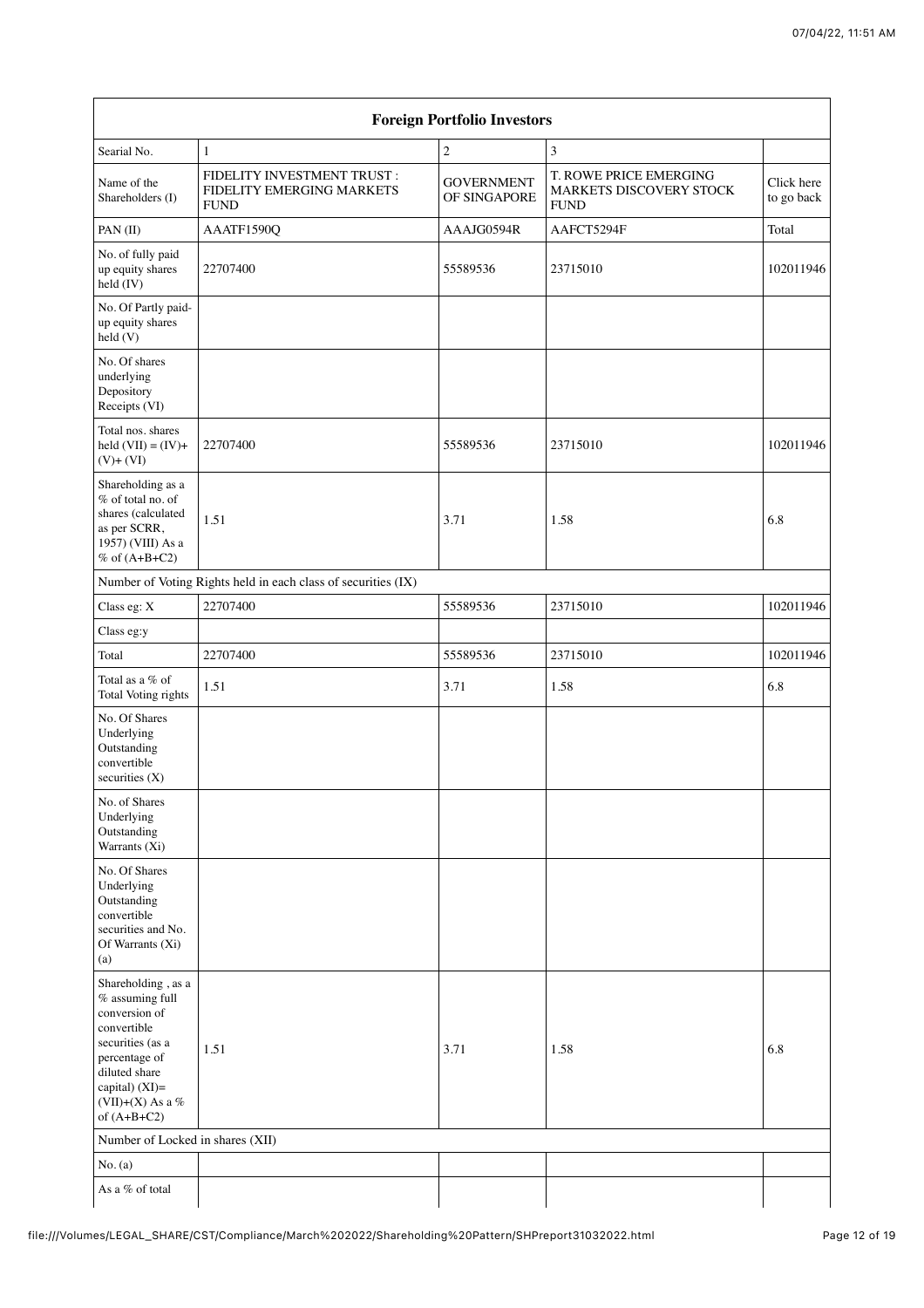| Shares held (b)                                                      |          |          |          |           |  |  |
|----------------------------------------------------------------------|----------|----------|----------|-----------|--|--|
| Number of equity<br>shares held in<br>dematerialized<br>form $(XIV)$ | 22707400 | 55589536 | 23715010 | 102011946 |  |  |
| Reason for not providing PAN                                         |          |          |          |           |  |  |
| Reason for not<br>providing PAN                                      |          |          |          |           |  |  |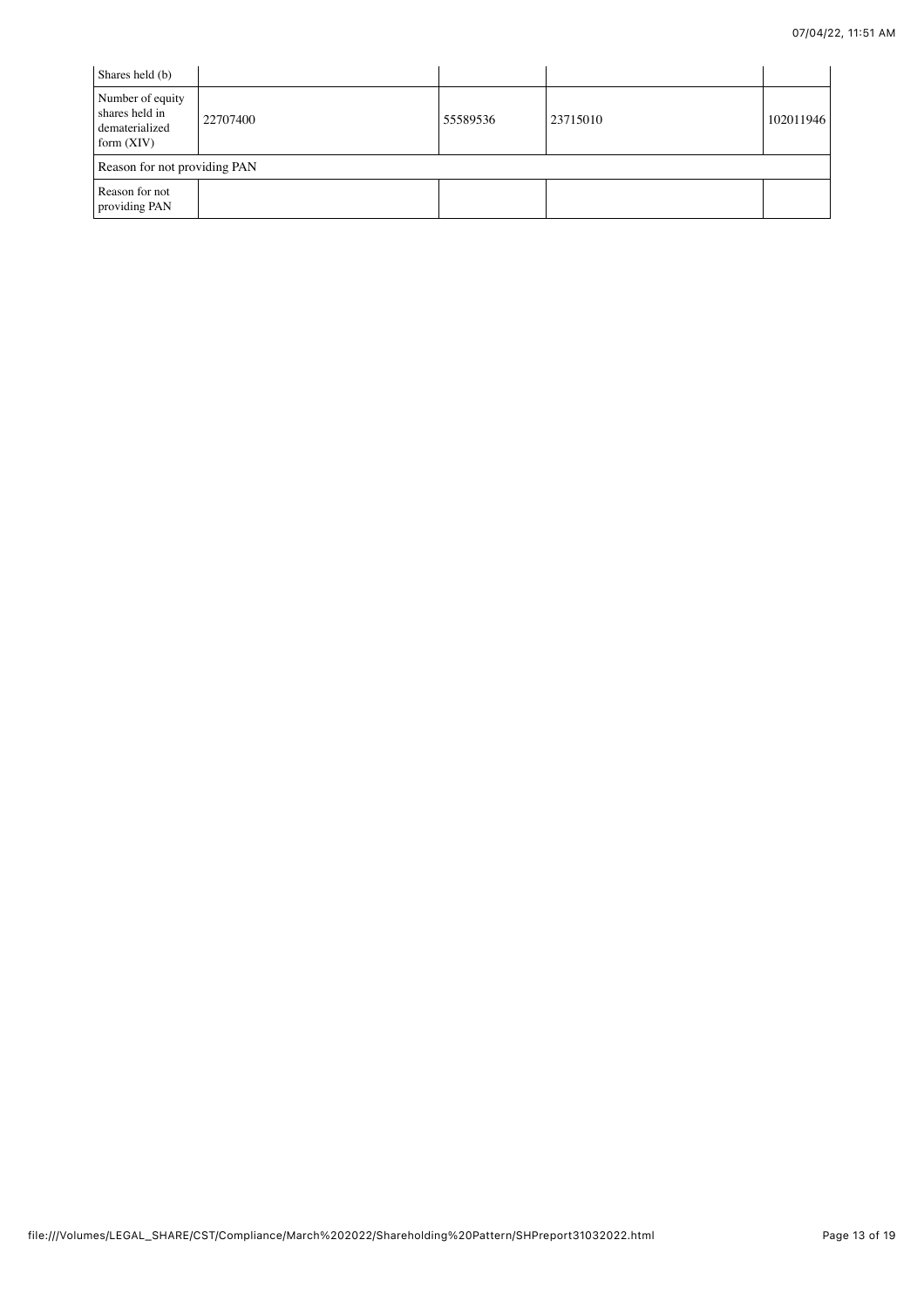|                                                                                                                               |                            |                     | Any Other (specify)                            |                |              |                              |                                             |
|-------------------------------------------------------------------------------------------------------------------------------|----------------------------|---------------------|------------------------------------------------|----------------|--------------|------------------------------|---------------------------------------------|
| Searial No.                                                                                                                   | $\mathbf{1}$               | $\overline{c}$      | 3                                              | $\overline{4}$ | 5            | 6                            | 7                                           |
| Category                                                                                                                      | <b>Bodies</b><br>Corporate | Clearing<br>Members | Foreign Portfolio Investor<br>(Category - III) | <b>HUF</b>     | <b>IEPF</b>  | Non-Resident<br>Indian (NRI) | Others                                      |
| Category / More<br>than 1 percentage                                                                                          | Category                   | Category            | Category                                       | Category       | Category     | Category                     | Category                                    |
| Name of the<br>Shareholders (I)                                                                                               |                            |                     |                                                |                |              |                              | Qualified<br>Institutional<br><b>Buyers</b> |
| PAN (II)                                                                                                                      |                            |                     |                                                |                |              |                              |                                             |
| No. of the<br>Shareholders (I)                                                                                                | 984                        | 136                 | $\mathbf{1}$                                   | 5262           | $\mathbf{1}$ | 6726                         | 14                                          |
| No. of fully paid<br>up equity shares<br>held (IV)                                                                            | 7842293                    | 1460856             | 150                                            | 4362477        | 1643507      | 7502835                      | 16246924                                    |
| No. Of Partly paid-<br>up equity shares<br>held(V)                                                                            |                            |                     |                                                |                |              |                              |                                             |
| No. Of shares<br>underlying<br>Depository<br>Receipts (VI)                                                                    |                            |                     |                                                |                |              |                              |                                             |
| Total nos. shares<br>held $(VII) = (IV) +$<br>$(V)+(VI)$                                                                      | 7842293                    | 1460856             | 150                                            | 4362477        | 1643507      | 7502835                      | 16246924                                    |
| Shareholding as a<br>% of total no. of<br>shares (calculated<br>as per SCRR,<br>1957) (VIII) As a<br>$%$ of $(A+B+C2)$        | 0.52                       | 0.1                 | $\boldsymbol{0}$                               | 0.29           | 0.11         | 0.5                          | 1.08                                        |
| Number of Voting Rights held in each class of securities (IX)                                                                 |                            |                     |                                                |                |              |                              |                                             |
| Class eg: X                                                                                                                   | 7842293                    | 1460856             | 150                                            | 4362477        | 1643507      | 7502835                      | 16246924                                    |
| Class eg:y                                                                                                                    |                            |                     |                                                |                |              |                              |                                             |
| Total                                                                                                                         | 7842293                    | 1460856             | 150                                            | 4362477        | 1643507      | 7502835                      | 16246924                                    |
| Total as a % of<br>Total Voting rights                                                                                        | 0.52                       | 0.1                 | $\boldsymbol{0}$                               | 0.29           | 0.11         | 0.5                          | 1.08                                        |
| No. Of Shares<br>Underlying<br>Outstanding<br>convertible<br>securities $(X)$                                                 |                            |                     |                                                |                |              |                              |                                             |
| No. of Shares<br>Underlying<br>Outstanding<br>Warrants (Xi)                                                                   |                            |                     |                                                |                |              |                              |                                             |
| No. Of Shares<br>Underlying<br>Outstanding<br>convertible<br>securities and No.<br>Of Warrants (Xi)<br>(a)                    |                            |                     |                                                |                |              |                              |                                             |
| Shareholding, as a<br>$%$ assuming full<br>conversion of<br>convertible<br>securities (as a<br>percentage of<br>diluted share | 0.52                       | 0.1                 | $\boldsymbol{0}$                               | 0.29           | 0.11         | 0.5                          | 1.08                                        |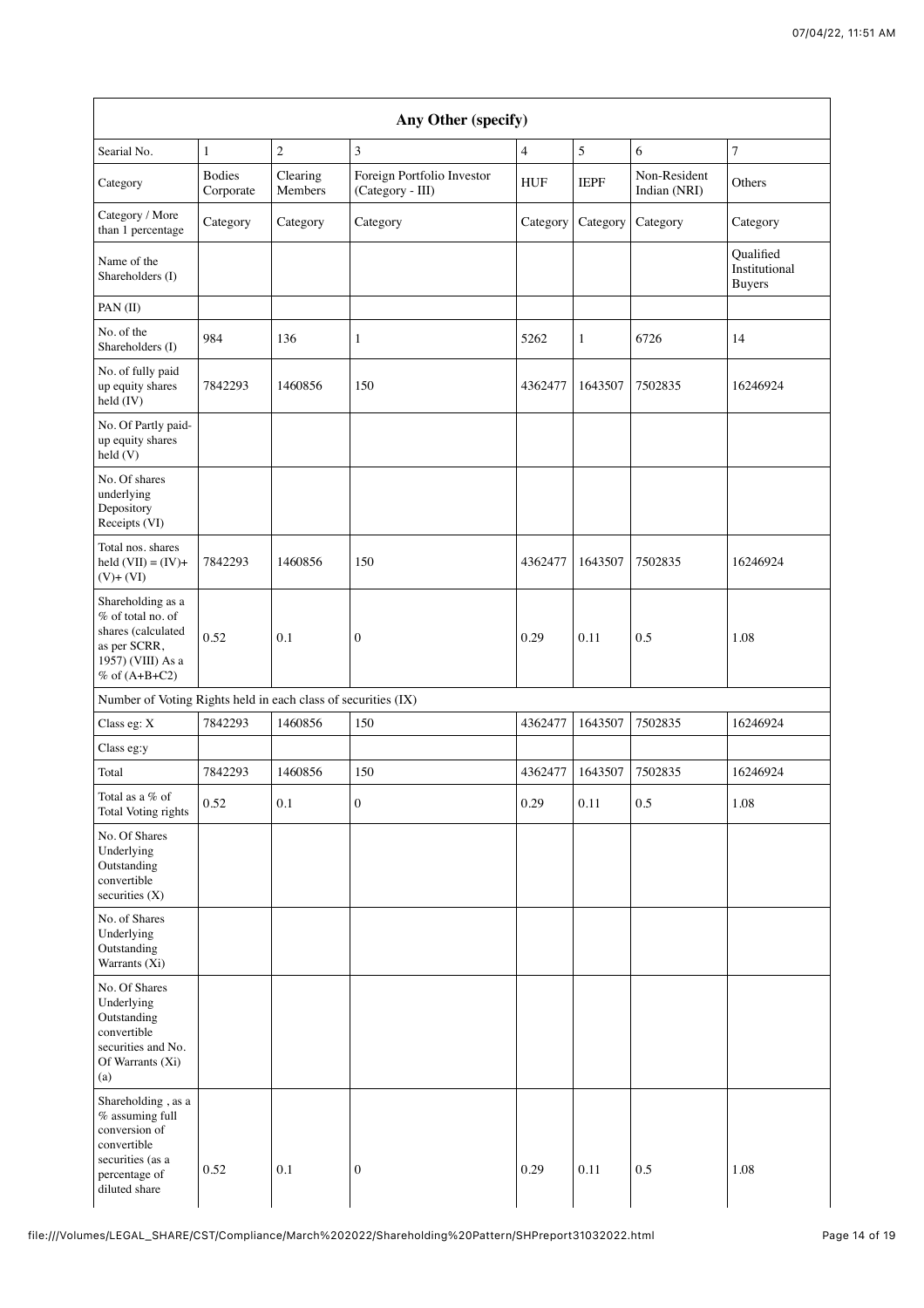| capital) (XI)=<br>(VII)+(X) As a $%$<br>of $(A+B+C2)$                |         |         |     |         |         |         |          |
|----------------------------------------------------------------------|---------|---------|-----|---------|---------|---------|----------|
| Number of Locked in shares (XII)                                     |         |         |     |         |         |         |          |
| No. (a)                                                              |         |         |     |         |         |         |          |
| As a % of total<br>Shares held (b)                                   |         |         |     |         |         |         |          |
| Number of equity<br>shares held in<br>dematerialized<br>form $(XIV)$ | 7842289 | 1460856 | 150 | 4362477 | 1643507 | 7292825 | 16246924 |
| Reason for not providing PAN                                         |         |         |     |         |         |         |          |
| Reason for not<br>providing PAN                                      |         |         |     |         |         |         |          |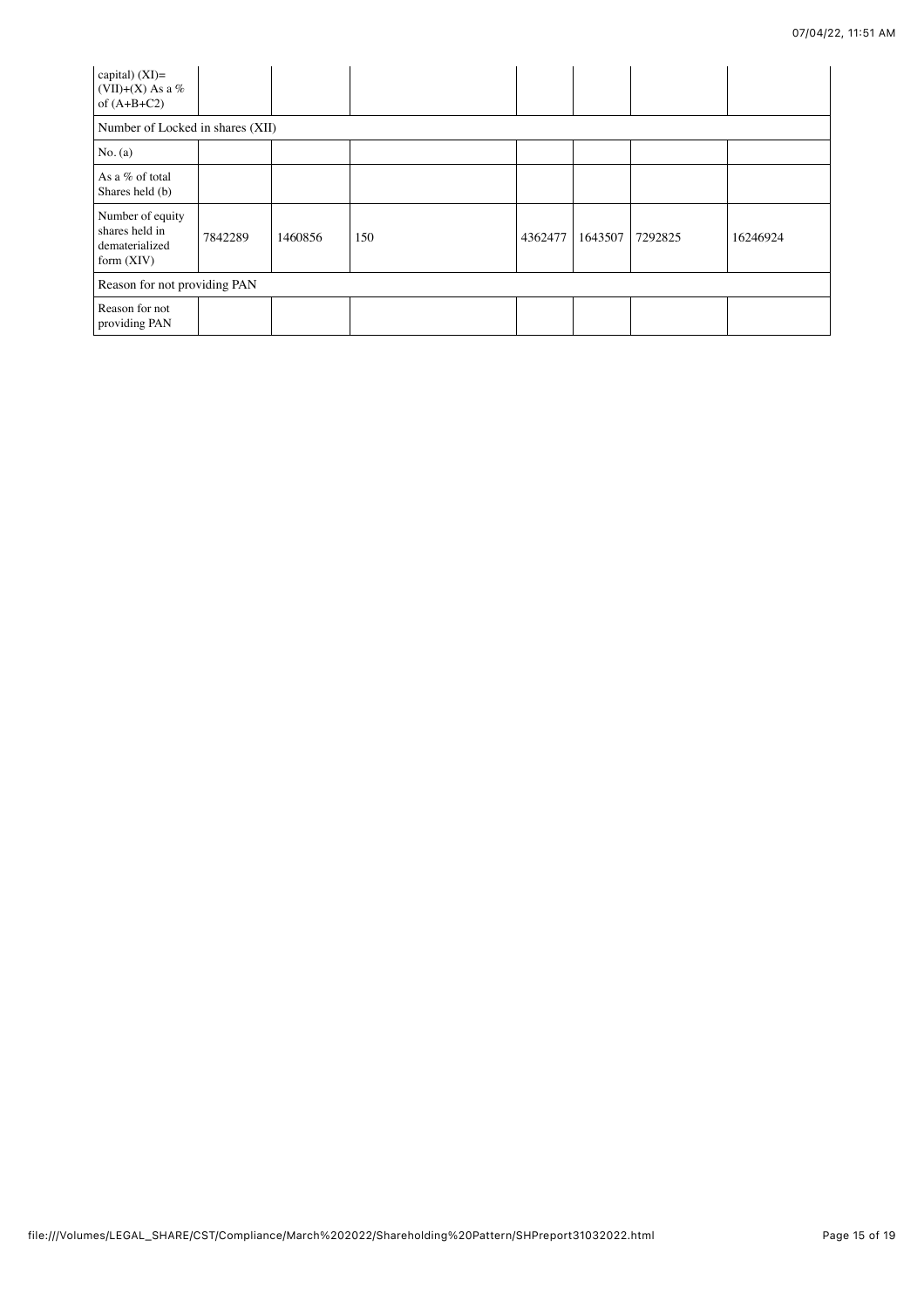| Any Other (specify)                                                                                                                                                    |                                                               |                       |  |  |
|------------------------------------------------------------------------------------------------------------------------------------------------------------------------|---------------------------------------------------------------|-----------------------|--|--|
| Searial No.                                                                                                                                                            | $\,8\,$                                                       |                       |  |  |
| Category                                                                                                                                                               | Trusts                                                        |                       |  |  |
| Category / More<br>than 1 percentage                                                                                                                                   | Category                                                      |                       |  |  |
| Name of the<br>Shareholders (I)                                                                                                                                        |                                                               | Click here to go back |  |  |
| PAN (II)                                                                                                                                                               |                                                               | Total                 |  |  |
| No. of the<br>Shareholders (I)                                                                                                                                         | 19                                                            | 13143                 |  |  |
| No. of fully paid<br>up equity shares<br>held (IV)                                                                                                                     | 34998                                                         | 39094040              |  |  |
| No. Of Partly paid-<br>up equity shares<br>held(V)                                                                                                                     |                                                               |                       |  |  |
| No. Of shares<br>underlying<br>Depository<br>Receipts (VI)                                                                                                             |                                                               |                       |  |  |
| Total nos. shares<br>held $(VII) = (IV) +$<br>$(V)+(VI)$                                                                                                               | 34998                                                         | 39094040              |  |  |
| Shareholding as a<br>% of total no. of<br>shares (calculated<br>as per SCRR,<br>1957) (VIII) As a<br>$%$ of $(A+B+C2)$                                                 | $\mathbf{0}$                                                  | 2.6                   |  |  |
|                                                                                                                                                                        | Number of Voting Rights held in each class of securities (IX) |                       |  |  |
| Class eg: X                                                                                                                                                            | 34998                                                         | 39094040              |  |  |
| Class eg:y                                                                                                                                                             |                                                               |                       |  |  |
| Total                                                                                                                                                                  | 34998                                                         | 39094040              |  |  |
| Total as a % of<br>Total Voting rights                                                                                                                                 | $\mathbf{0}$                                                  | 2.6                   |  |  |
| No. Of Shares<br>Underlying<br>Outstanding<br>convertible<br>securities $(X)$                                                                                          |                                                               |                       |  |  |
| No. of Shares<br>Underlying<br>Outstanding<br>Warrants (Xi)                                                                                                            |                                                               |                       |  |  |
| No. Of Shares<br>Underlying<br>Outstanding<br>convertible<br>securities and No.<br>Of Warrants (Xi)<br>(a)                                                             |                                                               |                       |  |  |
| Shareholding, as a<br>$%$ assuming full<br>conversion of<br>convertible<br>securities (as a<br>percentage of<br>diluted share<br>capital) (XI)=<br>(VII)+(X) As a $\%$ | $\mathbf{0}$                                                  | 2.6                   |  |  |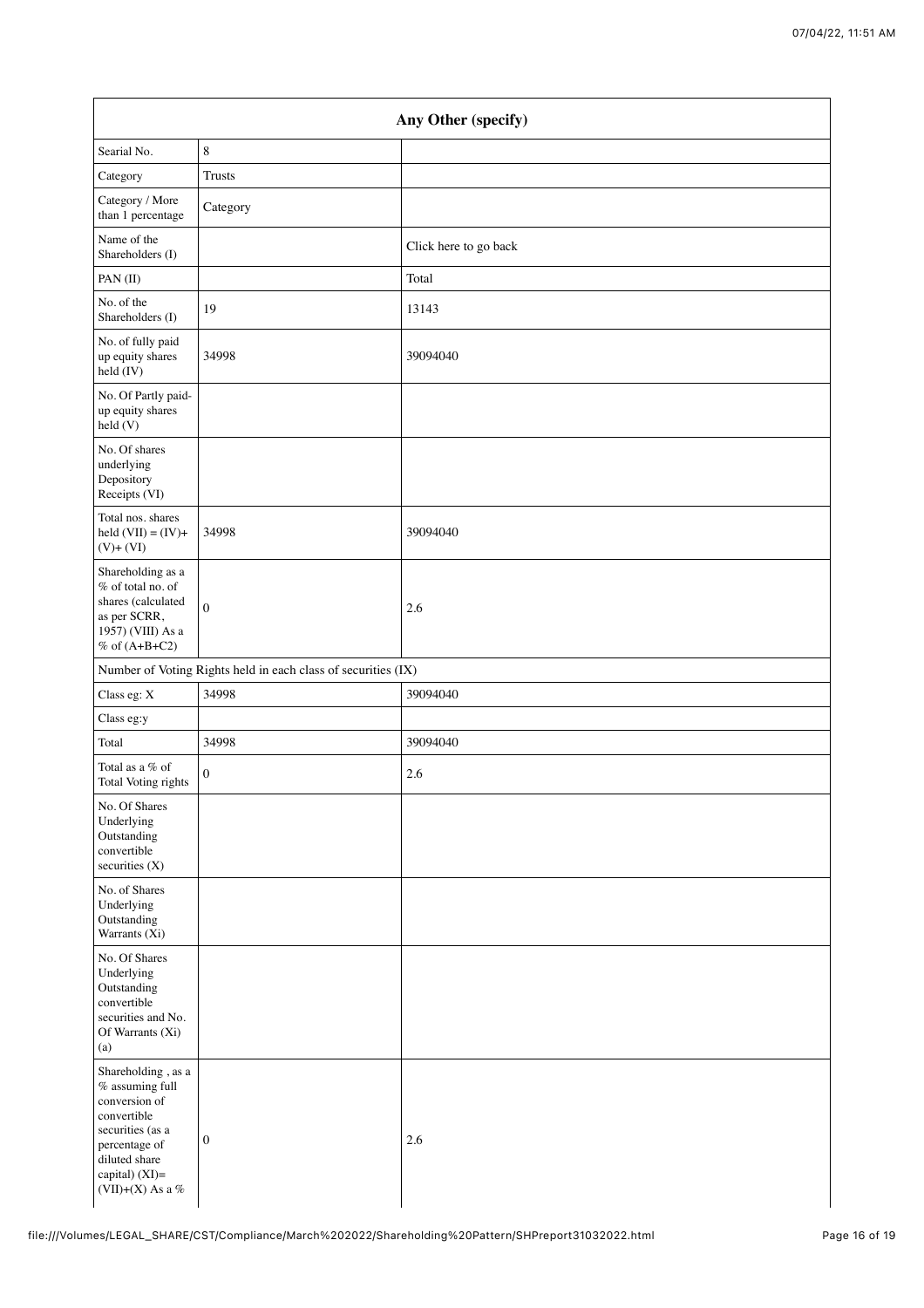| of $(A+B+C2)$                                                        |       |          |  |  |  |
|----------------------------------------------------------------------|-------|----------|--|--|--|
| Number of Locked in shares (XII)                                     |       |          |  |  |  |
| No. (a)                                                              |       |          |  |  |  |
| As a % of total<br>Shares held (b)                                   |       |          |  |  |  |
| Number of equity<br>shares held in<br>dematerialized<br>form $(XIV)$ | 34998 | 38884026 |  |  |  |
| Reason for not providing PAN                                         |       |          |  |  |  |
| Reason for not<br>providing PAN                                      |       |          |  |  |  |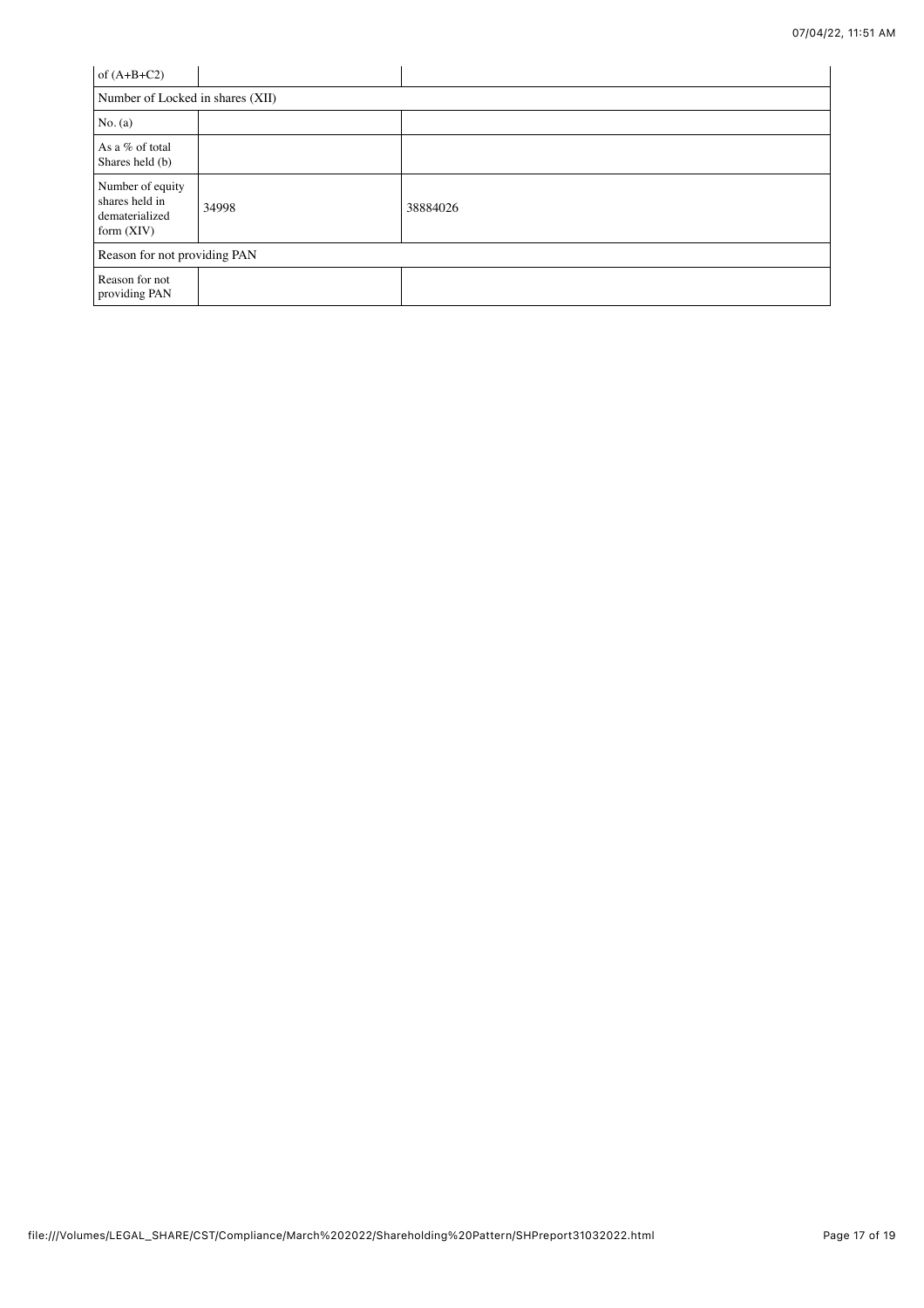|     | Details of Shares which remain unclaimed for Public |                                                                   |                                   |                                                                                 |  |  |  |  |
|-----|-----------------------------------------------------|-------------------------------------------------------------------|-----------------------------------|---------------------------------------------------------------------------------|--|--|--|--|
| No. | Searial   Number of<br>shareholders                 | Outstanding shares held in demat or<br>unclaimed suspense account | voting rights<br>which are frozen | Disclosure of notes on shares which remain<br>unclaimed for public shareholders |  |  |  |  |
|     |                                                     | 1324000                                                           |                                   |                                                                                 |  |  |  |  |